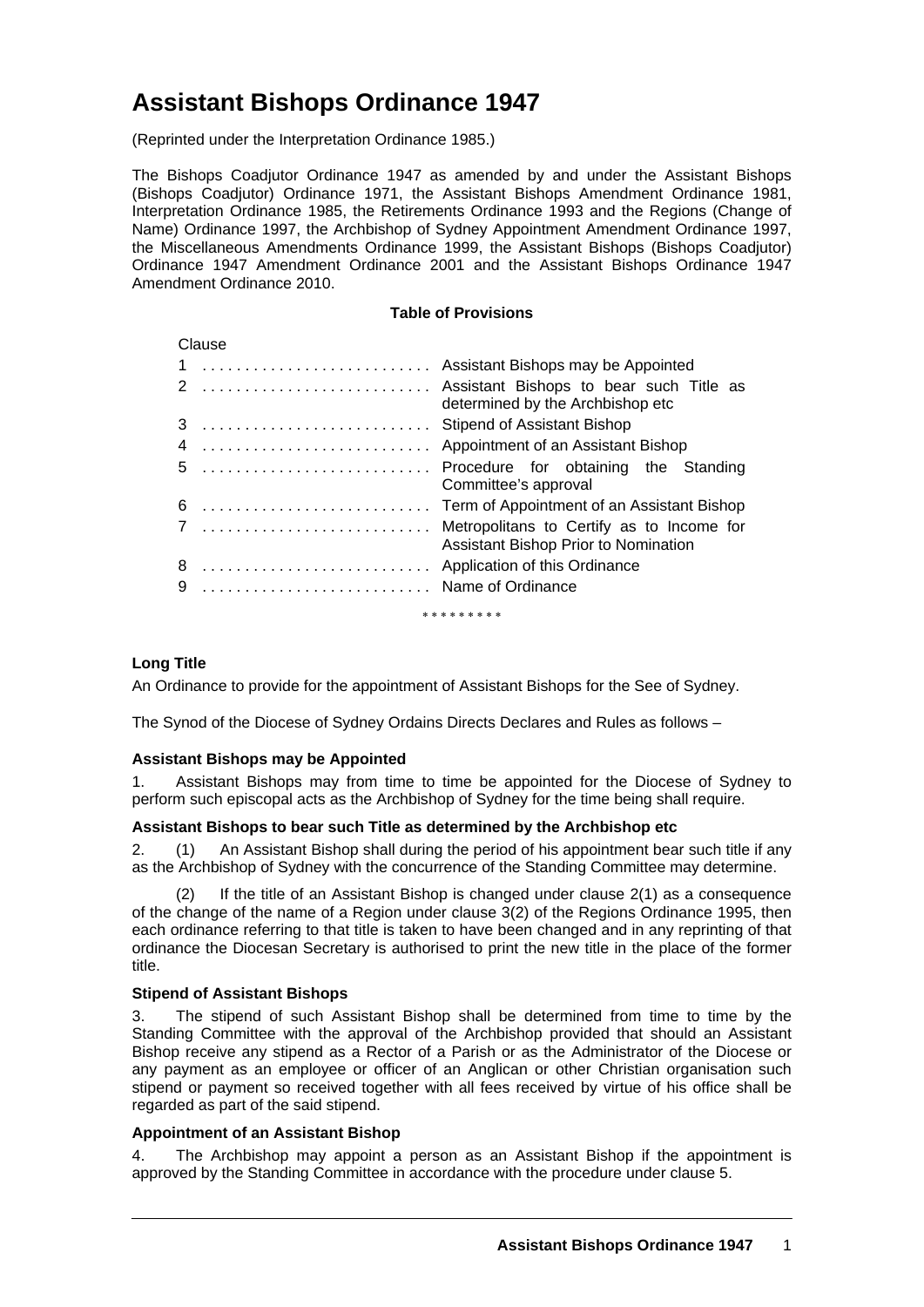## **Procedure for obtaining the Standing Committee's approval**

5. (1) The Archbishop is to notify the Standing Committee that, at a meeting of the Standing Committee designated in the notification (the "Relevant Meeting"), he will ask the Standing Committee to approve the appointment of a person as an Assistant Bishop. The notification may be given verbally at a meeting of the Standing Committee or may be given in writing, but in either case is to be given at least 25 days before the Relevant Meeting. In the notification the Archbishop may, but need not, state the name of the person whom he intends to present to the Standing Committee for approval to be appointed as an Assistant Bishop.

 (2) The appointment of a person presented by the Archbishop will be approved by the Standing Committee if a motion approving the appointment is passed by a 2/3 majority of those present and entitled to vote (other than the Archbishop) in each house of clergy and laity at the Relevant Meeting.

(3) Voting on a motion referred to in clause 5(2) is to take place by secret ballot.

## **Term of Appointment of an Assistant Bishop**

6. (1) Subject to this Ordinance, an Assistant Bishop shall be appointed by the Archbishop of Sydney for the time being –

- (a) for the period (if any) specified by him in the authority issued by him to the Assistant Bishop on the appointment of the Assistant Bishop but, if no period is so specified,
- (b) for an indefinite term.

 (2) Any appointment made pursuant to this Ordinance shall be subject to the Retirements Ordinance 1993.

 (3) The appointment of an assistant bishop continues on the same terms after the date on which the election of a person to the office of Archbishop of Sydney has become effective.

 (4) A person holding office as an Assistant Bishop may resign from that office by giving notice to the Archbishop of Sydney in writing.

## **Metropolitans to Certify as to Income for Assistant Bishop Prior to Nomination**

7. . . . . .

#### **Application of this Ordinance**

8. The provisions of this Ordinance shall apply to the appointment of every Assistant Bishop made after the date upon which this Ordinance takes effect.

#### **Name of Ordinance**

9. This Ordinance is the Assistant Bishops Ordinance 1947.

## **Table of Amendments**

| Long Title | Amended by Ordinance No 27, 1971.                                                                                                                                                                                                                                                |
|------------|----------------------------------------------------------------------------------------------------------------------------------------------------------------------------------------------------------------------------------------------------------------------------------|
| Preamble   | Amended by Ordinance No 27, 1971 and under the Interpretation Ordinance 1985.<br>The Anglican Church of Australia Constitutions Act 1902 and the Anglican Church of<br>Australia Constitutions Act 1961 have some bearing on this Ordinance. Amended<br>by Ordinance No 5, 2010. |
| Clause 1   | Amended by Ordinance No 27, 1971.                                                                                                                                                                                                                                                |
| Clause 2   | Amended by Ordinances Nos 27, 1971 and 31, 1997.                                                                                                                                                                                                                                 |
| Clause 3   | Amended by Ordinances Nos 27, 1971; 38, 1981 and 5, 2010.                                                                                                                                                                                                                        |
| Clause 4   | Original clause amended by Ordinance No 27, 1971. New clause inserted by<br>Ordinance No 34, 2001.                                                                                                                                                                               |
| Clause 5   | New clause inserted by Ordinance No 34, 2001.                                                                                                                                                                                                                                    |
| Clause 6   | Amended by Ordinances Nos 27, 1971; 38, 1981; 49, 1993; 41, 1997; 27, 1999 and<br>5, 2010.                                                                                                                                                                                       |